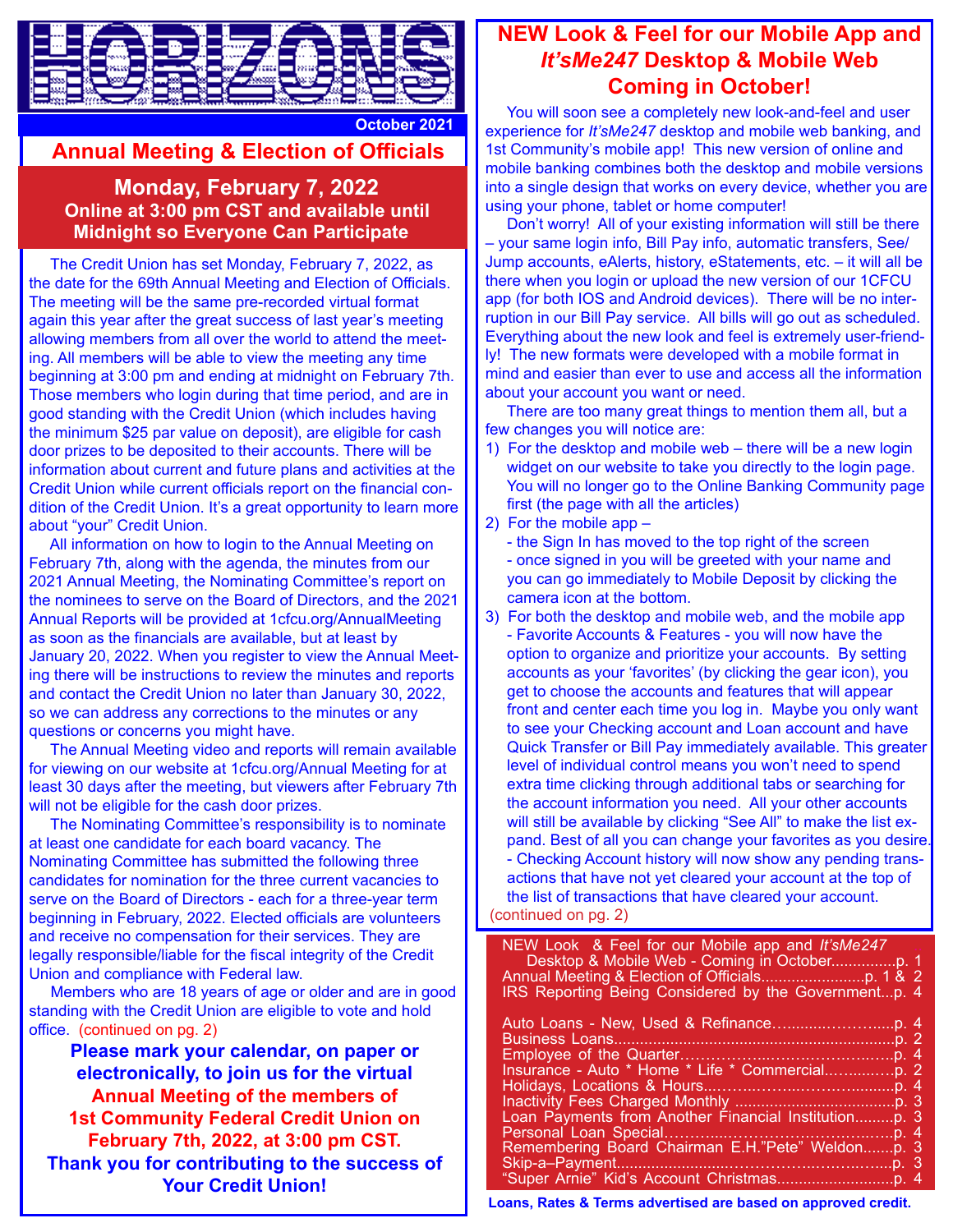### **Annual Meeting & Election of Officials - cont. from pg. 1...**



 **Dale Carr (Incumbent)** Dale Carr is currently serving as a member of the Board of Directors. Dale has been a member of the Credit Union since 2011 and previously served on our Supervisory Committee. Previously Head Football Coach for

Angelo State University, he now owns Stella Tool Rental. Dale is proud to serve the members of 1st Community to help us continue to grow and prosper.



 **Nancy Kloboucnik (Incumbent)** 

Nancy Kloboucnik is a retired instructor from Angelo State University and is currently a tax preparer for H&R Block. She has been serving as a member of the Board since 2008 and has completed all 24 units of the

credit union volunteer study program. She is proud to be a member of 1st Community and hopes to help the Credit Union continue to grow in members and the financial services provided.



#### **Kathleen Price (Incumbent)**

 Kathleen Prince is a Junior ROTC Instructor at Central High School and also a retired Air Force CMSgt from Goodfellow AFB. Kathleen joined the Board in 2004. She currently serves as the Board Liaison to the

 Supervisory Committee. She has been a member of 1st Community since the late 70's and is proud to help 1st Community continue to grow as a premier financial institution giving back some of the time and knowledge to the Credit Union that has supported her for all these years.

 There will be no nominations accepted from the floor since the number of nominees submitted by the Nominating Committee equals the number of positions to be filled. Any member now interested in running must 1) obtain a petition signed by at least 1% of the membership (minimum 223 members); 2) fill out the "Director's Application and Agreement to Serve" form; and 3) submit both of the above to the Nominating Committee, 1st Community Federal Credit Union, 3505 Wildewood Drive, San Angelo, Texas 76904 no later than November 1, 2021, in order to run for election. The "Director's Application and Agreement to Serve" form may be obtained by contacting Michelle Murray at the Credit Union (325/653-1465). The January 1st newsletter will contain brief biographical sketches of all nominees and a reminder of the date, time and access information for the Virtual Annual Meeting of 1st Community Federal Credit Union.

#### **NEW Look & Feel for our Mobile App and** *It'sMe247* **Desktop & Mobile Web - cont. from pg. 1...**

 - The site can further be personalized by uploading an image to appear in the Profile placeholder. This is especially helpful for you if you jump from your ac count to someone else's - you can have a different profile picture for each membership.

 - Personalized Message Banners - will appear as notifications of important messages, offers or other information specifically for you.

 - Search Transaction History - When viewing Account Details (transaction history) there is a new "search transactions" box where you can enter an amount, part of the transaction description, a check #, or any other text that appears in the transaction list to find all matching items. An "Advanced" button also lets you choose from a list of common transaction types, or specify a dollar amount range.

Go to www.1cfcu.org to see a static preview of both the new mobile 5.0 and I*t'sMe247* desktop and mobile web.

#### When will all this happen?

 The new mobile 5.0 app will be available on October 6th through the Apple or Google store. When you download it, it will automatically upgrade you to mobile 5.0.

 *It's Me247* desktop and mobile web will come up automatically when you login on October 13th. If you previously bookmarked the login landing page, you will need to delete the old bookmark, login through our website, and then you can bookmark the new login page.

### We have the EXPERTS<br>your business needs! **1st** 1st Community

**Great Rates & Flexible Terms on: . Real Estate Loans** 

**Auto Loans** 

l

- **Equipment Loans**
- **Operating Loans**

**Business/Commercial Checking also available!** 

**Mark Clark - VP Commercial Services mclark@1cfcu.org 325/224-3645 direct NMLS#2073671 Corina Casas - Sr. Business/Mortgage Lending Asst. ccasas@1cfcu.org 325/224-3646 direct NMLS#1276124 Patricia Ruiz - Business/Mortgage Processor pruiz@1cfcu.org 325/224-3629 NMLS#1671940 Shawn Razani - Business Loan Analyst srazani@1cfcu.org 325/224-4335 NMLS#1852486**

 $st1CFCU$ **Let Us Try To Save You \$\$\$! Insurance Services** Auto \* Home \* Life \* Commercial

 **Independent agency with the ability to quote through multiple insurance carriers allowing us to pinpoint the coverage and carrier designed for your unique needs**

**1CFCU Insurance Services, LLC is a partially-owned subsidiary which is affiliated with 1st Community Federal Credit Union (1CFCU). Insurance products are not deposits, not NCUA insured, and not guaranteed by 1CFCU Insurance Services, LLC or 1CFCU.**



**Chris Gomos** cgomos@1cfcu.org 325/224-3622 license #2010027



**Rush Seaver** rseaver@1cfcu.org 325/224-3649 license #2022144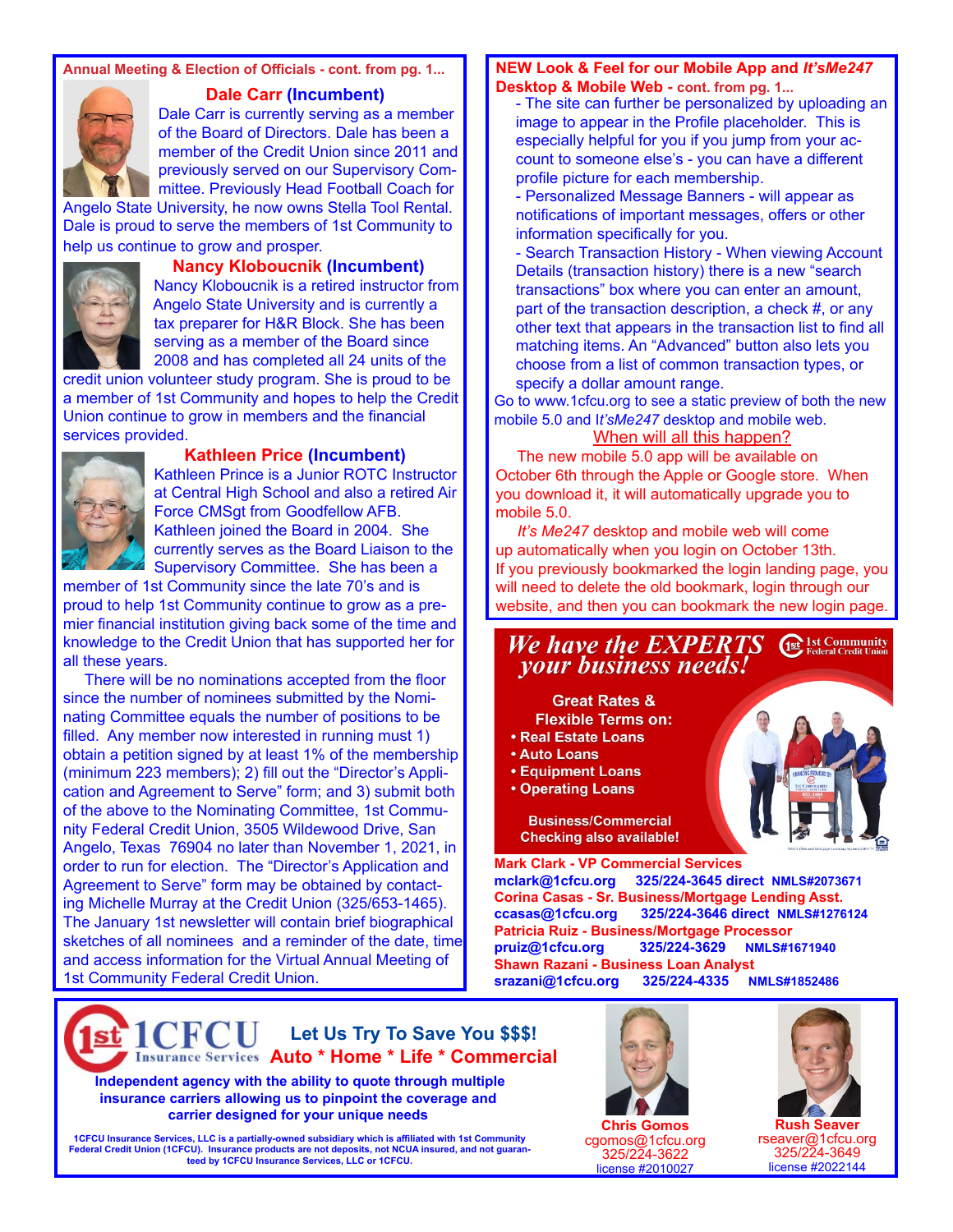### **We Lost an Honored Board Member & Credit Union Friend - E. H. "Pete" Weldon**



Our dear friend E.H. "Pete" Weldon passed away on Thursday, August 12th. Pete was a member of 1st Community Federal Credit Union for over 50 years. He started as a volunteer serving the membership on our Supervisory Committee in 1990 and then began serving on our Board of Directors starting in 1991 and became Chairman in 1992. He served as Chairman of the Board most years until 2019 and then stayed with the Board as Chairman Emeritus. He truly loved the Credit Union and was always supportive of the Credit Union management and staff as they worked towards the common goals of serving our members and growing the Credit Union.

 Pete had many friends in the Credit Union industry and he shared his expertise and love of our Credit Union with anyone he met. Pete was recognized in 2016 with the Gene Ball Award at the 2016 National Association of Credit Union Chairmen's Roundtable in Philadelphia in acknowledgement of his outstanding credit union volunteer spirit, his outstanding achievements and leadership along with his commitment to his country, credit unions, and the NACUC organization. Pete served on the NACUC Board for six years with two years as Chairman.

 Credit Union officials, management and staff will miss his ever-present smile and positive attitude and will remember the wonderful things he did to promote the Credit Union mission of "People helping people achieve their financial goals." *Rest in peace Pete!* 



### **Skip-a-Payment Your Way - GREAT New Options! Sign up online and it's FREE!**  *Needing some extra cash?*

Want to skip/extend your loan payment on one monthly, two bi-weekly, two semi-monthly or four weekly payments on most loans (excluding credit cards, "1st Cash" lines of credit, mortgages, unimproved property, deposit secured, business, balloon, home equity, secured home improvement, travel trailer & motor home loans with original terms of 180 months, and loans with single/ quarterly/semi-annual/annual payment frequencies)?

 If your loan has a weekly, bi-weekly, or monthly payment frequency, you can process your Skip-a-Payment in online banking for FREE. However, if the online option is available and you choose to contact the credit union to process it manually, there will be a \$10 fee per loan.

 All other payment frequencies not available online may obtain the Skip-a-Payment form online at www.1cfcu. org/skip-a-payment or at any 1CFCU lobby and submit it to be processed manually for FREE. Skip-a-Payment extensions will be granted only two times each year, but you can choose the months. However, you may not skip payments in consecutive months. There is no limit for the number of Skip-a-Payments over the life of your loan.

 Please review the Skip-a-Payment form for important details about this service.

 If you have any questions or want to see if your loan qualifies for a Skip-a-Payment, please feel free to contact the Credit Union at 325/653-1465 or 800/749-1465.

### **Inactive Members Charged a \$5.00 Monthly Fee – You Must Perform a Transaction on Your Account at Least Every 12 Months**

 What does this mean to you? Remember to do at least one financial transaction on each of your accounts every 12 months to avoid being charged a \$5.00 Monthly Inactivity Fee. This transaction can be as simple as a \$1 deposit. Dividend payments do not qualify since they are initiated by the Credit Union. An account is deemed inactive if for more than one year there has not been a debit or credit to the account because of an act by you or your agent. Other ways for you to avoid paying an inactivity fee - 1) have a current loan with us; or 2) start a payroll deduction to your account. Starting a payroll deduction will surprise you at how quickly the savings can add up!

 If an account is presumed abandoned, we are required to report the abandonment and to pay the funds in the account to the State of Texas. An account is presumed abandoned if (i) the account has been inactive for at least three years (including Checking, Savings, Clubs, or matured Term Share Certificate accounts) from the date of your last transaction on the Account or your last correspondence with us, and (ii) we are unable to locate you.

 Inactive accounts are expensive for the Credit Union to maintain. Remember - you are the Credit Union and expenses are passed on to all members in the form of less dividends, higher loan rates, and increased fees. We strive to provide you with the best service at the lowest cost. Mailing statements on inactive accounts is very costly, but sending them out is still a legal requirement for the Credit Union. You are important to us, but the cost of doing business makes it even more important that you use your credit union. Please feel free to give us a call or come by if you have any questions.

#### **Make a Payment on Your 1CFCU Loan from Your Account at Another Financial Institution?** *Save Money & Do It Yourself Online*

Now offering self-service online or mobile payments - Fast, FREE & Easy at https://payments.mwamplifi.com/v2/c/46/

- Start using Loan Pay Express by entering the link above and registering your account.
- Add and manage multiple payment options.
- Set up recurring payments or choose the Quick Pay one-time option.
- No fee for payments set-up through Direct Debit accounts, i.e. Checking and Savings accounts.
- Fees schedule applies for payments utilized through Credit Cards.
- All payments posted are subject to a two business day posting schedule.